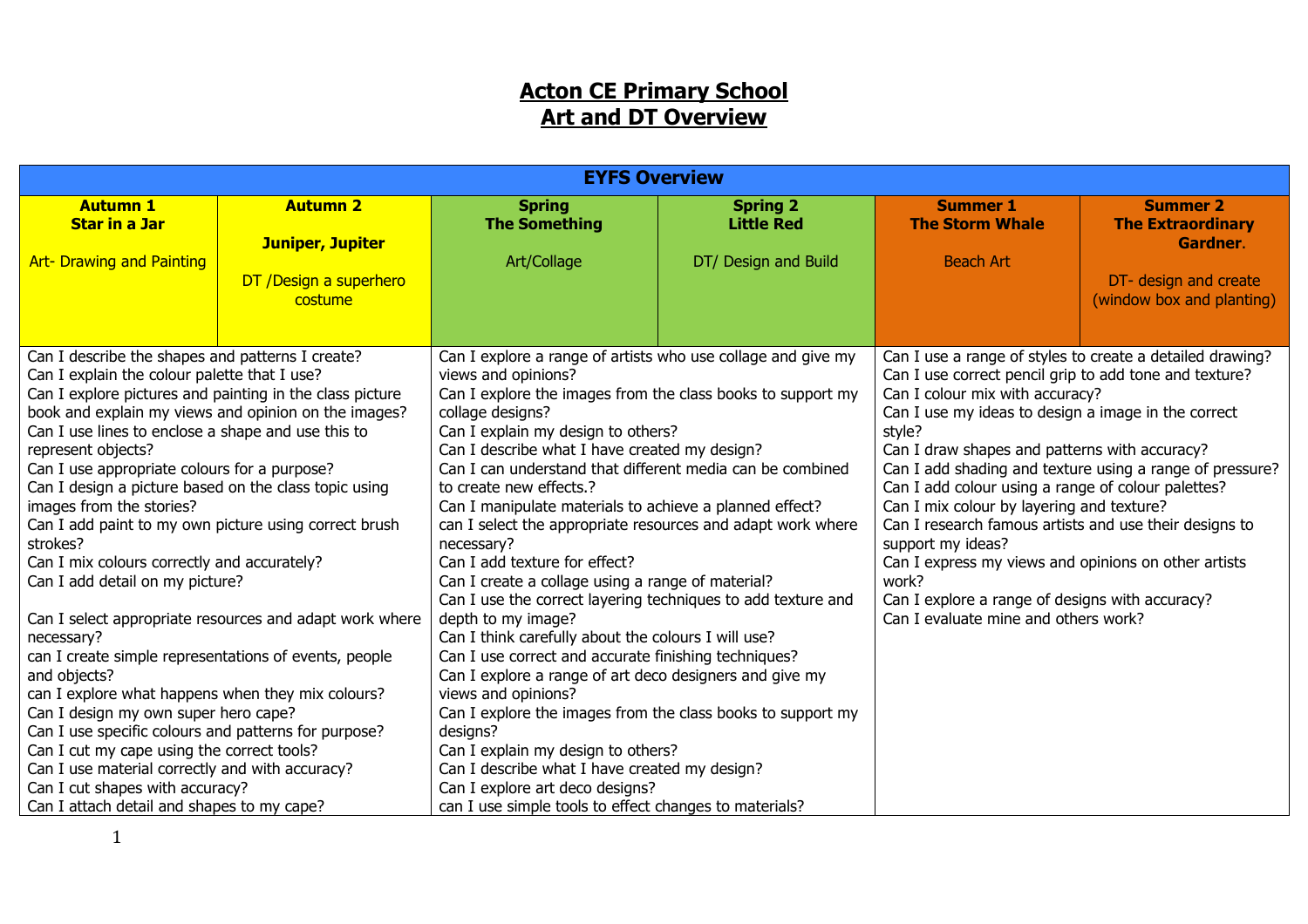| Can I add detail to my cape using accurate colours and<br>patterns for purpose?<br>Can I explore a range of super hero costumes?<br>Can I think how super hero costumes are designed and<br>created?<br>Can I explain my designs?<br>Can I describe how to make my cape?<br>Can I evaluate my cape?                                                                                                                                                                                                                                             | can I handle tools, objects, construction and malleable<br>materials safely and with increasing control?<br>can I use simple tools and techniques competently and<br>appropriately?<br>Can I design a piece of furniture or building in the art deco<br>theme?<br>Can I use correct ways of attaching card together?<br>Can I cut with accuracy?<br>Can I use a range of attaching techniques?<br>can I select tools and techniques needed to shape, assemble<br>and join materials they are using?                                                                            |                                                                                                                                                                                                                                                                                                                                                                 |                                                                                                                                                                                                                                                                                                                                              |
|-------------------------------------------------------------------------------------------------------------------------------------------------------------------------------------------------------------------------------------------------------------------------------------------------------------------------------------------------------------------------------------------------------------------------------------------------------------------------------------------------------------------------------------------------|--------------------------------------------------------------------------------------------------------------------------------------------------------------------------------------------------------------------------------------------------------------------------------------------------------------------------------------------------------------------------------------------------------------------------------------------------------------------------------------------------------------------------------------------------------------------------------|-----------------------------------------------------------------------------------------------------------------------------------------------------------------------------------------------------------------------------------------------------------------------------------------------------------------------------------------------------------------|----------------------------------------------------------------------------------------------------------------------------------------------------------------------------------------------------------------------------------------------------------------------------------------------------------------------------------------------|
|                                                                                                                                                                                                                                                                                                                                                                                                                                                                                                                                                 | <b>Year 1 Overview</b>                                                                                                                                                                                                                                                                                                                                                                                                                                                                                                                                                         |                                                                                                                                                                                                                                                                                                                                                                 |                                                                                                                                                                                                                                                                                                                                              |
| <b>Autumn 1/2</b><br><b>Acton / Tarporley Cheshire</b><br>Where in the world is  (Acton)?                                                                                                                                                                                                                                                                                                                                                                                                                                                       | <b>Spring</b><br><b>Our Feathered Friends</b>                                                                                                                                                                                                                                                                                                                                                                                                                                                                                                                                  | <b>Summer 1</b><br><b>Afternoon Tea with the</b><br>royals                                                                                                                                                                                                                                                                                                      | <b>Summer 2</b><br><b>Commotion in the Ocean</b>                                                                                                                                                                                                                                                                                             |
| Art Focus<br>Sketching/landscapes<br>Artist:<br>Monet/JMW Turner/Constable<br>Can I Study a range of art work from Monet/JMW Turner<br>or constable?<br>Can I discuss similarities and differences? Can I explore<br>how the art work is created through sketching and<br>building up of colours?<br>Can I practice sketching using a range of styles and<br>develop skills accordingly?<br>Can I use the examples of art work to support children<br>progression of sketching skills?<br>Can I explore how pressure on the pencil develops the | Art/Collage: Bird study<br>Artist: Lyn Norton<br>Can I recognise some of Lyn Norton's artwork?<br>Can I talk about (likes, dislikes, themes, inspirations, media<br>used) the natural world artwork by Lyn Norton?<br>Can I work in the style of Lyn Norton?<br>Can I use a range of media to recreate an artist's work?<br>Can I create tactile collages using a range of materials?<br>Can I experiment with colour and patterns in my artwork?<br>Can I evaluate my art?<br>DT Focus:<br>Architect: Frank Lloyd Wright<br>Can I study famous designs by Frank Lloyd Wright? | Clay: pots/Clarice Cliff<br>Can I study the work of<br>Clarice Cliff and recognise<br>her designs?<br>Can I work in her style<br>replicating her designs<br>using bold colour?<br>Can I describe what is<br>special about Clarice Cliff's<br>work and why her<br>ceramics became famous?<br>Can I evaluate what I<br>like/dislike about the art<br>deco design? | DT:<br>Build a Beach Hut<br>Architect Philip Johnson<br>Can I study building desin<br>by a famous architect such<br>as Philip Johnson?<br>Can I recognise what makes<br>a god design of a building?<br>Can I research different<br>beach hut designs?<br>Can I compare a rnage of<br>beach hut designs?<br>Can I design my own beach<br>hut? |
| tone and explore and develop this skill?<br>Can I use a simple object from the classroom or<br>historical object from the school/Acton, to practice<br>sketching the object, using correct measurements?<br>Can I discuss how line and shapes can be made through<br>developing sketches over and over?                                                                                                                                                                                                                                         | Can I share what I like and dislike about Frank Lloyd Wright<br>buildings?<br>Can I research and talk about a range of existing bird<br>feeders?<br>Can I deconstruct a bird feeder and label the parts?<br>Can I find out which bird feeder is the most popular any why?                                                                                                                                                                                                                                                                                                      | Can I create pinch and coil<br>pots?<br>Can I use appropriate<br>vocabulary eg clay, glaze,<br>coil, fire, kiln, slip, throw,<br>potter's wheel, mould, roll                                                                                                                                                                                                    | Can I build my own beach<br>hut prototype by using my<br>design?<br>Can I generate, develop,<br>model and communicate my                                                                                                                                                                                                                     |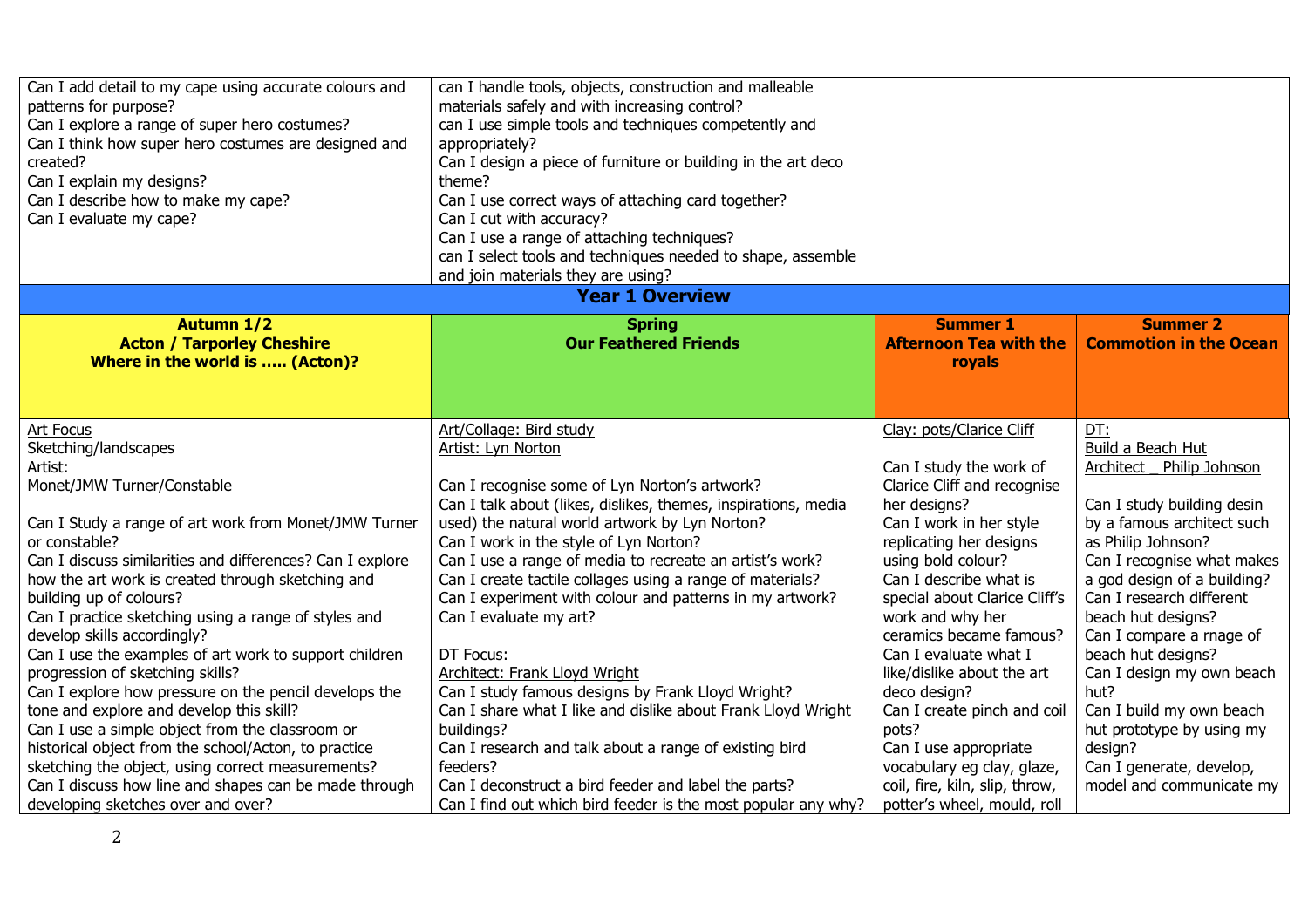| develop my sketching skills using pencil and paper?<br>investigations?<br>Can I study the colours wheel and recognise primary and<br>Can I display my investigation results?<br>Can I design a bird feeder?<br>secondary colours?<br>Can I be given an opportunity to use the work from the<br>Can I make a prototype of the bird feeder and make changes<br>to improve it further?<br>artists and study the mixing of water colours?<br>Can I make a bird feeder?<br>Can I explore how colours can be mixed and how they<br>can build up and develop the colours successfully?<br>Can I evaluate the product?<br>Can I add texture to the art work through adding layers<br>of tissue paper or build-up of further water colours?<br>Can I refer back to the artists to support my work? |                                                                                                                                                                                                                                                             |                                                                                                                                                                                                            |                                                                                                                                                                                                                                         |                                                                                                                                                                                                                                                                                      | ideas through talking,<br>drawing and templates,?<br>Can I select from and use a<br>range of tools and<br>equipment to build my<br>beach hut such as cutting,<br>shaping, joining and<br>finishing?<br>Can I select from and use a<br>wide range of materials and<br>components to match the<br>needs of my beach hut?<br>Can I evaluate my ideas<br>and products against design<br>criteria?<br>Can I build structures,<br>exploring how they can be<br>made stronger, stiffer and<br>more stable? |
|-------------------------------------------------------------------------------------------------------------------------------------------------------------------------------------------------------------------------------------------------------------------------------------------------------------------------------------------------------------------------------------------------------------------------------------------------------------------------------------------------------------------------------------------------------------------------------------------------------------------------------------------------------------------------------------------------------------------------------------------------------------------------------------------|-------------------------------------------------------------------------------------------------------------------------------------------------------------------------------------------------------------------------------------------------------------|------------------------------------------------------------------------------------------------------------------------------------------------------------------------------------------------------------|-----------------------------------------------------------------------------------------------------------------------------------------------------------------------------------------------------------------------------------------|--------------------------------------------------------------------------------------------------------------------------------------------------------------------------------------------------------------------------------------------------------------------------------------|-----------------------------------------------------------------------------------------------------------------------------------------------------------------------------------------------------------------------------------------------------------------------------------------------------------------------------------------------------------------------------------------------------------------------------------------------------------------------------------------------------|
|                                                                                                                                                                                                                                                                                                                                                                                                                                                                                                                                                                                                                                                                                                                                                                                           |                                                                                                                                                                                                                                                             | <b>Year 2 Overview</b>                                                                                                                                                                                     |                                                                                                                                                                                                                                         |                                                                                                                                                                                                                                                                                      |                                                                                                                                                                                                                                                                                                                                                                                                                                                                                                     |
| <b>Autumn 1</b><br><b>British Isles</b>                                                                                                                                                                                                                                                                                                                                                                                                                                                                                                                                                                                                                                                                                                                                                   | <b>Autumn 2</b><br><b>Behind Enemy Lines</b>                                                                                                                                                                                                                | <b>Spring 1</b><br><b>Fun at the Fair</b>                                                                                                                                                                  | <b>Spring 2</b><br>How does your garden<br>grow?                                                                                                                                                                                        | <b>Summer 1</b><br><b>How does your garden</b><br>Grow?                                                                                                                                                                                                                              | <b>Summer 2</b><br><b>Water world</b>                                                                                                                                                                                                                                                                                                                                                                                                                                                               |
| <b>ART Focus</b><br>Collage<br>Artist: Eileen Downes<br>Can I study the work from<br>Eileen Downes?<br>Can I look at how the<br>artist uses texture and<br>paper to develop her<br>collage.                                                                                                                                                                                                                                                                                                                                                                                                                                                                                                                                                                                               | Art Focus<br><b>Artist- Rex Whistler</b><br>Charcoal<br>Study the work and<br>composition of Rex Whistler.<br>Can I explore how the<br>artists used colour and style<br>to create his art work?<br>Can I focus on the people in<br>the art work and how the | Art:<br>Artist: Mark Ogge<br>Circus/fairground Chalks<br>Can I study the work of Mark<br>Ogge?<br>Can I research a fairground<br>from the past to date and<br>draw images to represent the<br>fairgrounds? | DT Focus<br>Planters:<br>Landscape Designer: Range<br>of designers taken from<br>Chelsea flower show.<br>Can I study work from<br>designers and share my<br>point of view?<br>Can I recognise what makes<br>a good deign for a planter? | DT Design and make a<br>mini green house<br>Adapt design: Nicholas<br>Grimshaw: Eden Project.<br>Market research.<br>Can I research the range<br>of 'mini-greenhouses'<br>available on the market?<br>Can I evaluate the features<br>of the 'mini greenhouses'<br>for effectiveness? | Art: Sketching: water art<br>Sketching/paints: Hokusai:<br>Waves<br>Can I look at the 'Waves'<br>work of Japanese artist<br>Hokusai?<br>Can I understand that<br>waves are a renewable<br>energy source that is often<br>harnessed?                                                                                                                                                                                                                                                                 |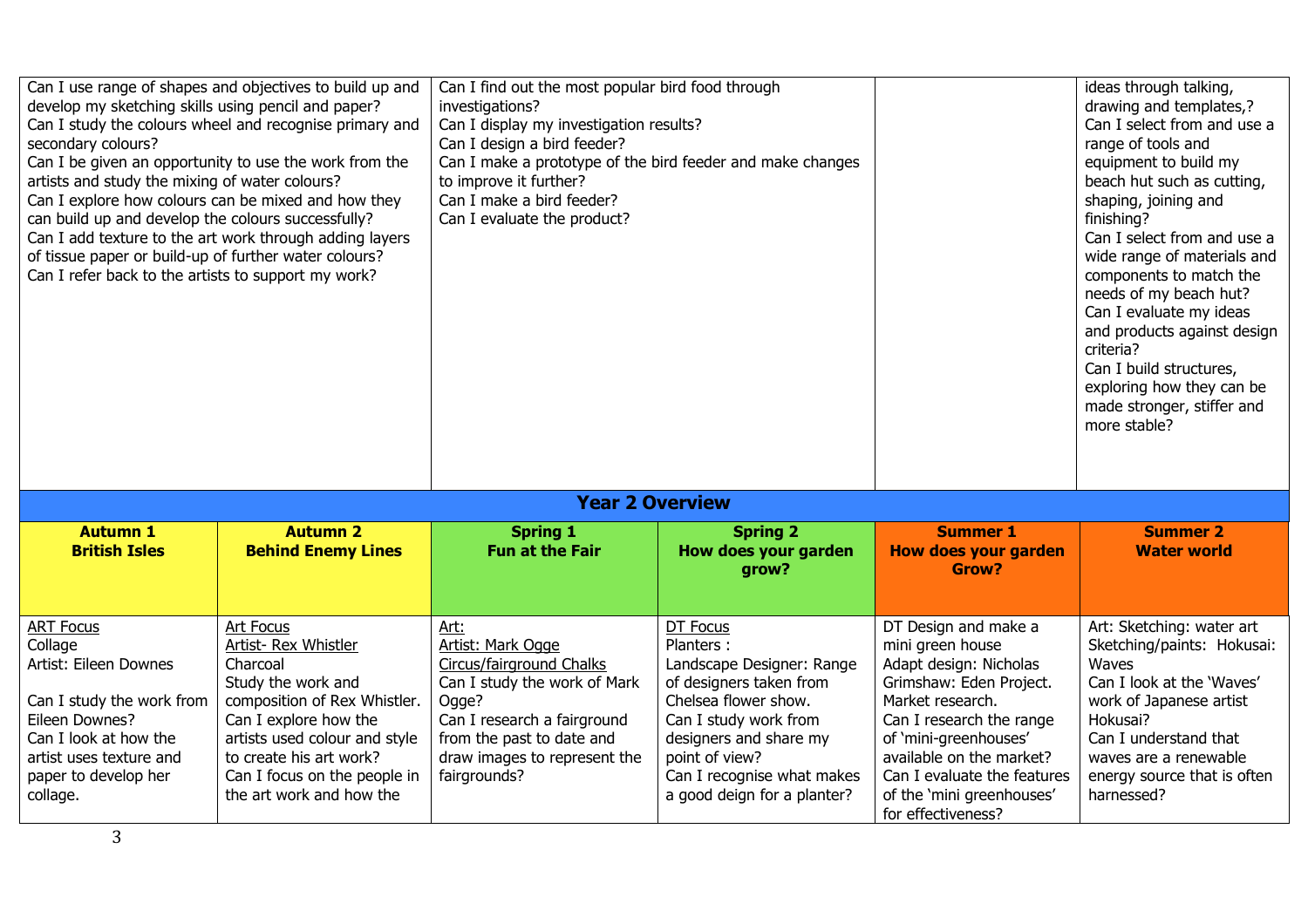| Can I review the colour<br>through charcoal?<br>drawing?<br>Can I research a variety of<br>amount of light through?<br>wave picture using acrylic<br>Can I study colours of a<br>fruit and vegetables and<br>and inks?<br>wheel again and ensure<br>Can I experiment with the<br>Can I record results of my<br>that children know about<br>charcoal and develop my<br>conditions they need to<br>Can I use visual<br>fairground and represent this<br>tests on a simple grid with<br>rubbing and smudging<br>primary and secondary<br>using chalks?<br>photographs?<br>vocabulary?<br>grow?<br>skills?<br>Can I practise smudging,<br>Can I design planters and<br>Can I build structures,<br>colours?<br>Can I use newspapers/old if<br>shading, rubbing and mixing<br>exploring how they can be<br>Can I use contrasting and<br>pots for a garden?<br>chalks?<br>Can I list the tools I need?<br>possible or images from the<br>made stronger, stiffer and<br>complementary colours?<br>more stable?<br>Can I collect a range of<br>war, develop charcoal<br>Can I add chalks to my<br>Can I build pots and planters<br>silhouettes of people from<br>fairground image?<br>postcards or use ones<br>using recycled materials<br>Can I generate, develop<br>from the internet?<br>the war that has been<br>Can I evaluate my fairground<br>and communicate ideas<br>sources within community?<br>Can I talk about the<br>studied?<br>Can I evaluate ideas against<br>image?<br>through talking and<br>Can I ask children to think<br>design criteria?<br>drawing?<br>images and pictures and<br>how they are used?<br>about how they will layer<br>Can I sell plants and veg to<br>Can I evaluate my 'mini<br>Can I start drawing and<br>their images and add<br>local community?<br>greenhouse'?<br>textures?<br>creating my own postcard<br>ideas from areas of the<br>Can I use my skills in water<br>colours to start to add detail<br>British Isles using the<br>work of artists and ideas<br>over the newspaper and the<br>from postcards studied?<br>silhouettes images to add<br>Can I start creating my<br>depth to the images?<br>Can I use the images from<br>collages by ripping paper<br>the artists to support the<br>and layering using the<br>colour pallete at this stage?<br>same techniques as the<br>artist studied?<br>Can I develop my own<br>work on colour choices<br>and start to build up<br>colour over the top of my<br>collages to add effect and<br>texture?<br><b>Year 3 Overview</b> |
|-----------------------------------------------------------------------------------------------------------------------------------------------------------------------------------------------------------------------------------------------------------------------------------------------------------------------------------------------------------------------------------------------------------------------------------------------------------------------------------------------------------------------------------------------------------------------------------------------------------------------------------------------------------------------------------------------------------------------------------------------------------------------------------------------------------------------------------------------------------------------------------------------------------------------------------------------------------------------------------------------------------------------------------------------------------------------------------------------------------------------------------------------------------------------------------------------------------------------------------------------------------------------------------------------------------------------------------------------------------------------------------------------------------------------------------------------------------------------------------------------------------------------------------------------------------------------------------------------------------------------------------------------------------------------------------------------------------------------------------------------------------------------------------------------------------------------------------------------------------------------------------------------------------------------------------------------------------------------------------------------------------------------------------------------------------------------------------------------------------------------------------------------------------------------------------------------------------------------------------------------------------------------------------------------------------------------------------------------------------------------------------------------------------------------------------------------------------------------------------------------------------------------|
|-----------------------------------------------------------------------------------------------------------------------------------------------------------------------------------------------------------------------------------------------------------------------------------------------------------------------------------------------------------------------------------------------------------------------------------------------------------------------------------------------------------------------------------------------------------------------------------------------------------------------------------------------------------------------------------------------------------------------------------------------------------------------------------------------------------------------------------------------------------------------------------------------------------------------------------------------------------------------------------------------------------------------------------------------------------------------------------------------------------------------------------------------------------------------------------------------------------------------------------------------------------------------------------------------------------------------------------------------------------------------------------------------------------------------------------------------------------------------------------------------------------------------------------------------------------------------------------------------------------------------------------------------------------------------------------------------------------------------------------------------------------------------------------------------------------------------------------------------------------------------------------------------------------------------------------------------------------------------------------------------------------------------------------------------------------------------------------------------------------------------------------------------------------------------------------------------------------------------------------------------------------------------------------------------------------------------------------------------------------------------------------------------------------------------------------------------------------------------------------------------------------------------|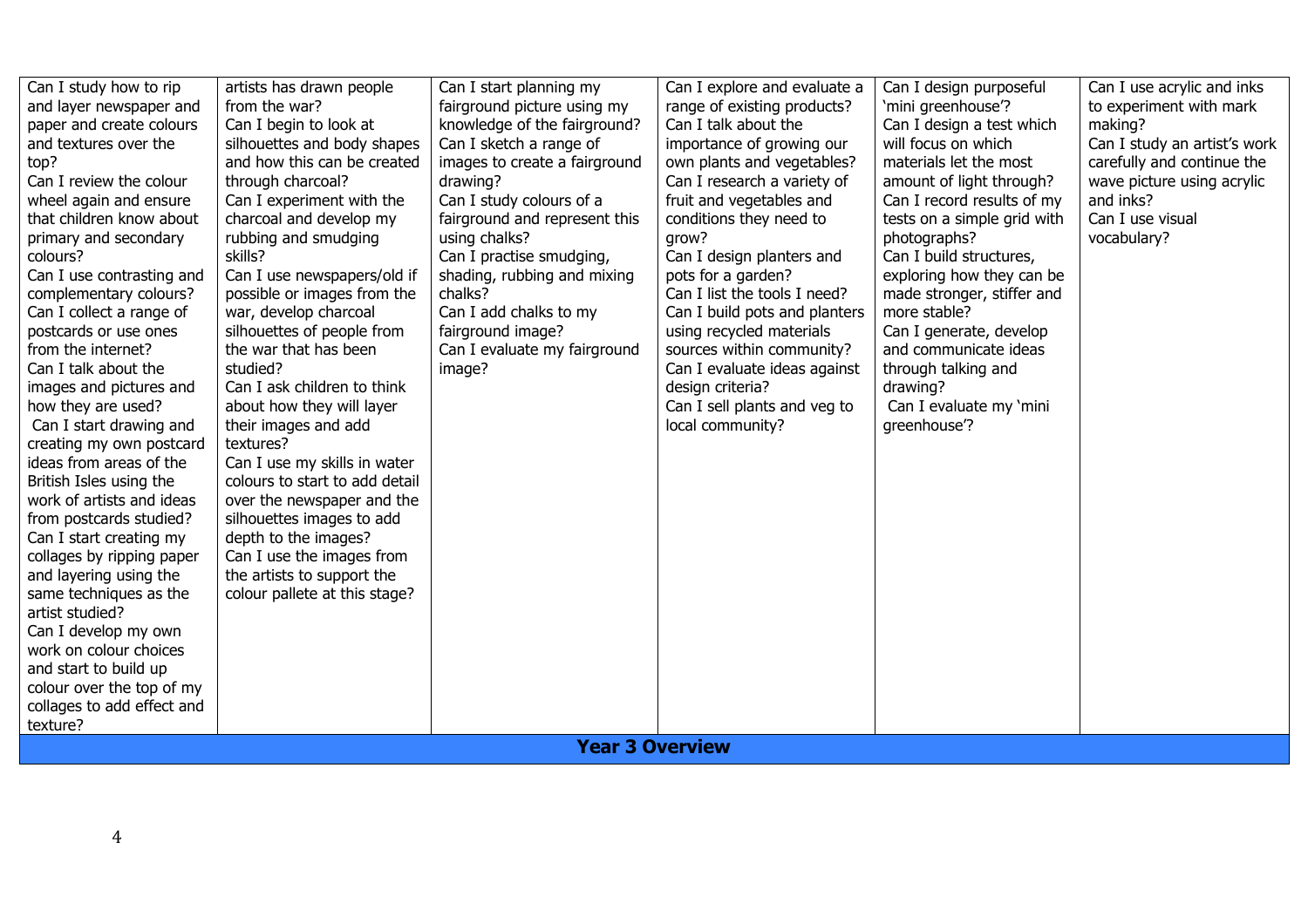|                                                                                                                                                                                                                                                                                                                                                                                                                                                                                                                                                                                                                                                                                                                                                                                                                                                                                                                                                                                                                                                                                                                                                                                                                                                                                                                                                                                                                                                                                                                                                                                                                                                                                                                                                                                                                                     | The 3 R's                                                                                                                                                                                                                                                                                                                                                                                                                                                                                                                                                                  | The 3 R's                                                                                                                                                                                                                                                                                                                                                                                                                                                                                                                                                                                                                                                                                                                                                              | <b>Summer 2</b><br><b>Summer 1</b><br><b>Ready Steady Cook</b><br><b>Ready Steady Cook</b>                                                                                                                                                                                                                                                                                                                                                                                                                                                                                                                                                                                                                                                                                                                                                                                                                                                                                                                                                                                                                                                                                                                      |                                                            |  |
|-------------------------------------------------------------------------------------------------------------------------------------------------------------------------------------------------------------------------------------------------------------------------------------------------------------------------------------------------------------------------------------------------------------------------------------------------------------------------------------------------------------------------------------------------------------------------------------------------------------------------------------------------------------------------------------------------------------------------------------------------------------------------------------------------------------------------------------------------------------------------------------------------------------------------------------------------------------------------------------------------------------------------------------------------------------------------------------------------------------------------------------------------------------------------------------------------------------------------------------------------------------------------------------------------------------------------------------------------------------------------------------------------------------------------------------------------------------------------------------------------------------------------------------------------------------------------------------------------------------------------------------------------------------------------------------------------------------------------------------------------------------------------------------------------------------------------------------|----------------------------------------------------------------------------------------------------------------------------------------------------------------------------------------------------------------------------------------------------------------------------------------------------------------------------------------------------------------------------------------------------------------------------------------------------------------------------------------------------------------------------------------------------------------------------|------------------------------------------------------------------------------------------------------------------------------------------------------------------------------------------------------------------------------------------------------------------------------------------------------------------------------------------------------------------------------------------------------------------------------------------------------------------------------------------------------------------------------------------------------------------------------------------------------------------------------------------------------------------------------------------------------------------------------------------------------------------------|-----------------------------------------------------------------------------------------------------------------------------------------------------------------------------------------------------------------------------------------------------------------------------------------------------------------------------------------------------------------------------------------------------------------------------------------------------------------------------------------------------------------------------------------------------------------------------------------------------------------------------------------------------------------------------------------------------------------------------------------------------------------------------------------------------------------------------------------------------------------------------------------------------------------------------------------------------------------------------------------------------------------------------------------------------------------------------------------------------------------------------------------------------------------------------------------------------------------|------------------------------------------------------------|--|
|                                                                                                                                                                                                                                                                                                                                                                                                                                                                                                                                                                                                                                                                                                                                                                                                                                                                                                                                                                                                                                                                                                                                                                                                                                                                                                                                                                                                                                                                                                                                                                                                                                                                                                                                                                                                                                     |                                                                                                                                                                                                                                                                                                                                                                                                                                                                                                                                                                            |                                                                                                                                                                                                                                                                                                                                                                                                                                                                                                                                                                                                                                                                                                                                                                        |                                                                                                                                                                                                                                                                                                                                                                                                                                                                                                                                                                                                                                                                                                                                                                                                                                                                                                                                                                                                                                                                                                                                                                                                                 |                                                            |  |
| <b>ART Focus</b><br>Art Focus<br>DT:<br>Printing<br>Sculpture<br>Engineer study: Design a<br>Artist: Andy Warhol<br>new product.<br>Engineer: JK Brunel<br>Can I study work from JK<br>Can I study work from Andy<br>Warhol, particularly the<br>Brunel in particular the<br>work of Queen Elizabeth?<br>Clifton suspension bridge?<br>Can I compare this bridge<br>Can I research Pop art and<br>to others around the<br>the key features such as<br>printing and colours?<br>world?<br>Can I explore what the<br>Can I be given opportunities<br>shapes and designs of the<br>to explore printing styles?<br>bridges are?<br>Can I show children how to<br>Can I explore the<br>create a print block using<br>important features of the<br>built up card and how it can<br>bridges in order to give<br>be added and layered with<br>them strength to stay up<br>different colours and<br>but also how the need to<br>textures?<br>with stand the elements?<br>Can I talk about how this<br>Can I start to research a<br>block can be used over and<br>sculpture?<br>range of bridge designs<br>over again to create a<br>and build up a portfolio of<br>repeated print such as Andy<br>ideas in the sketch books?<br>Warhol's designs?<br>improved?<br>Can I begin to design my<br>Can I explore colours that<br>Andy Warhol uses and<br>own bridge prototypes<br>create colour palettes for<br>focusing on design, styles<br>and practicality as well as<br>their work on Queen<br>strength?<br>Victoria?<br>Can I decide on the<br>Can I create a printing block<br>of Queen Victoria or an<br>materials that I will use in<br>image of the time period<br>order to make my<br>prototype bridge? This<br>and produce a repeated<br>print using colours from<br>can be card, paper<br>straws, wire etc.<br>their colour palette? | Artist: Michelle Reader<br>Can I learn about the artists<br>who have created new items<br>from old materials?<br>Can I design some new and<br>interesting ways in which<br>[bike wheels or any surplus<br>material within school] can be<br>upcycled and displayed in and<br>around the school?<br>Can I create new pieces of art<br>using recycled materials by<br>attaching other recycled items<br>such as spoons and forks,<br>ribbon and buttons to them?<br>Can I work as a team to<br>create a stand alone<br>Can I evaluate my work and<br>recognise how it can be | DT Focus<br>Design and make a bag for<br>life<br>Designer: Alexander<br>Mcqueen<br>Can I explore and evaluate<br>the range of bags for life<br>available?<br>Can I research how much<br>bags cost and what they are<br>made from?<br>Can I test (fairly) and<br>evaluate existing products?<br>Can I create a new design<br>for a bag for life and<br>evaluate ideas against<br>design criteria?<br>Can I consider the views of<br>others to improve my<br>design?<br>Can I design a new bag for<br>life with a logo incorporated?<br>Can I select from and use a<br>wider range of tools and<br>equipment to perform<br>practical tasks?<br>Can I make a new bag for<br>life?<br>Can I carry out tests on the<br>bag for life?<br>Can I record results from<br>tests? | Art: Still life: food.<br>Artist: Paul Cezanne<br>Can I study the work of Cezanne?<br>Can I explore and compare still life paintings from<br>famous artists?<br>Can I draw a range of food with increased accuracy using<br>control over lines and shape?<br>Can I add depth and tone to my still life drawing?<br>Can I explore painting techniques in the style of<br>Cezanne?<br>Can I Begin to add paint to my still life by mixing and<br>manipulating the colours?<br>Can I paint with increased accuracy?<br>Can I evaluate my painting and recognise how it can be<br>improved?<br>DT<br>Plan and make a menu for a week to feed a family<br>Chef: Jamie Oliver<br>Can I collect, interpret and present data using bar charts,<br>pictograms and table?<br>Can I monitor the diet of my family for a week?<br>Can I understand nutritional information on food<br>packaging?<br>Can I understand the principles of a healthy and varied<br>diet?<br>a budget?<br>Can I design and plan a menu that includes a balance of<br>foods to suit dietary needs?<br>Can I prepare and cook a savoury dish from the designed<br>healthy menu?<br>Can I use the appropriate basic cooking skills<br>successfully? | Can I research a range of recipes available for cooking on |  |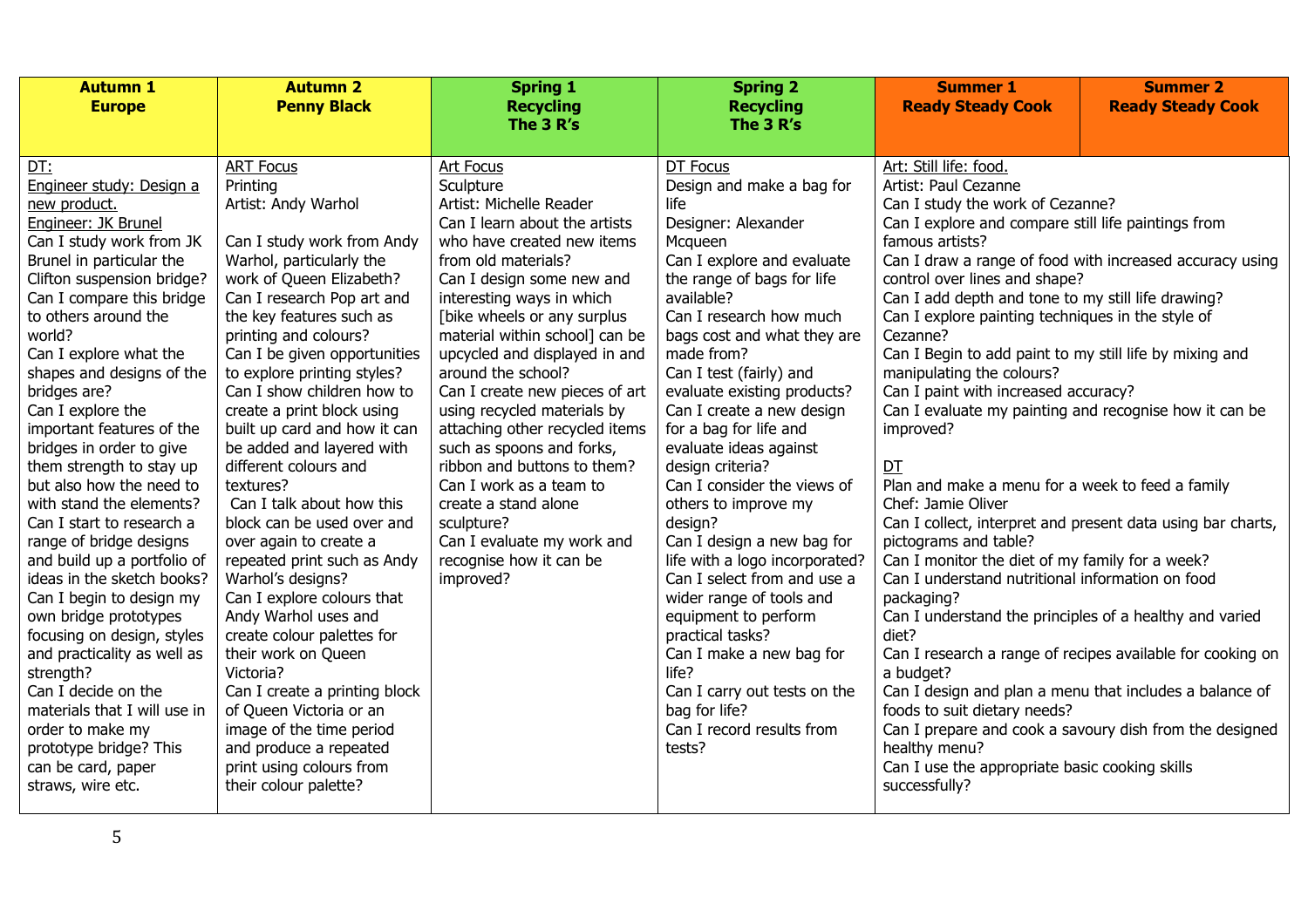| (They will need to<br>consider the strength)<br>Can I create my own<br>prototypes using their<br>designs to support?<br>Can I ensure I cut and<br>attach material together<br>with accuracy?<br>Can I think about<br>measurements,<br>construction and<br>functionality of their<br>prototypes?<br>Can I see if their bridge<br>can withstand a certain<br>amount of force added?<br>EG 5 books? |                                                                                                                                                                                                                                                                                |                                                                                                                                                                                                                                                                                                                                            |                                                                                                                                                                                                                                                                                                                                                             | Can I use correct measuring skills for cooking<br>successfully?<br>Can I purchase appropriate ingredients on a budget?                                                                                                                                                                                                                                                                                                                                                                                                                                                                                |                                                           |
|--------------------------------------------------------------------------------------------------------------------------------------------------------------------------------------------------------------------------------------------------------------------------------------------------------------------------------------------------------------------------------------------------|--------------------------------------------------------------------------------------------------------------------------------------------------------------------------------------------------------------------------------------------------------------------------------|--------------------------------------------------------------------------------------------------------------------------------------------------------------------------------------------------------------------------------------------------------------------------------------------------------------------------------------------|-------------------------------------------------------------------------------------------------------------------------------------------------------------------------------------------------------------------------------------------------------------------------------------------------------------------------------------------------------------|-------------------------------------------------------------------------------------------------------------------------------------------------------------------------------------------------------------------------------------------------------------------------------------------------------------------------------------------------------------------------------------------------------------------------------------------------------------------------------------------------------------------------------------------------------------------------------------------------------|-----------------------------------------------------------|
|                                                                                                                                                                                                                                                                                                                                                                                                  |                                                                                                                                                                                                                                                                                | <b>Year 4 Overview</b>                                                                                                                                                                                                                                                                                                                     |                                                                                                                                                                                                                                                                                                                                                             |                                                                                                                                                                                                                                                                                                                                                                                                                                                                                                                                                                                                       |                                                           |
| <b>Autumn 1</b><br><b>The Forgotten</b><br><b>flamboyant King</b><br><b>James I</b><br><b>Behind Enemy Lines</b>                                                                                                                                                                                                                                                                                 | <b>Autumn 2</b><br><b>Gift of giving</b>                                                                                                                                                                                                                                       | <b>Spring 1</b><br><b>Charles I and II</b><br><b>War and pestilence</b>                                                                                                                                                                                                                                                                    | <b>Spring 2</b><br><b>Around the world in 80</b><br>days                                                                                                                                                                                                                                                                                                    | <b>Summer 1</b><br><b>Lights Camera Fashion</b>                                                                                                                                                                                                                                                                                                                                                                                                                                                                                                                                                       | <b>Summer 2</b><br><b>Lights Camera</b><br><b>Fashion</b> |
| DT: Sewing- make hats<br>Designer: Phillip Treacy<br>Can I study Phillip Teach,<br>famous hat designer?<br>Can I study design,<br>shapes, texture, material,<br>wear ability etc?<br>Can I compare these hats<br>with other styles of hats<br>from a range of periods in<br>time? How do they<br>compare?                                                                                        | DT Focus<br>Designing a new logo<br>Range of Famous logos to<br>be studied<br>Can I study a range of<br>charity logos such as<br>WWF, NSPCC, Cancer<br>research etc?<br>Can I compare and<br>contrast the logos studies?<br>Can I ensure that I know<br>the purpose of a logo? | <b>Art Focus</b><br>Clay<br>Range of Stuart Period<br>architecture.<br>Can I use a range of secondary<br>sources to investigate buildings<br>typical of the Stuart period?<br>Can I make preliminary<br>sketches using light pressure<br>and gentle strokes, considering<br>finder details?<br>Can I start to work and<br>manipulate clay? | DT Focus<br>Design a form of<br>transportation to travel the<br>world.<br><b>Inventors: Wright Brothers</b><br>Can I study the work of the<br>Wright Brothers?<br>Can I use research and<br>develop design criteria to<br>inform the design of a mode<br>of transportation to travel the<br>world?<br>Can I deign my own round<br>the world transportation? | Art: Figurative studies.<br>Artist: Edgar Degas<br>Pastels<br>Can I study and research the work of Edgar Degas?<br>Can I recognise the style of Edgar Degas and compare<br>to other figurative artists?<br>Can I develop my sketching techniques by drawing<br>figures?<br>Can I draw figures with increased accuracy?<br>Can o experiment with lines, shapes to build by<br>confidence in drawing figures?<br>Can I experiment with the use of pastels including<br>mixing and blending colours?<br>Can I add pastels to my work with increased<br>confidence and be able to manipulate the colours? |                                                           |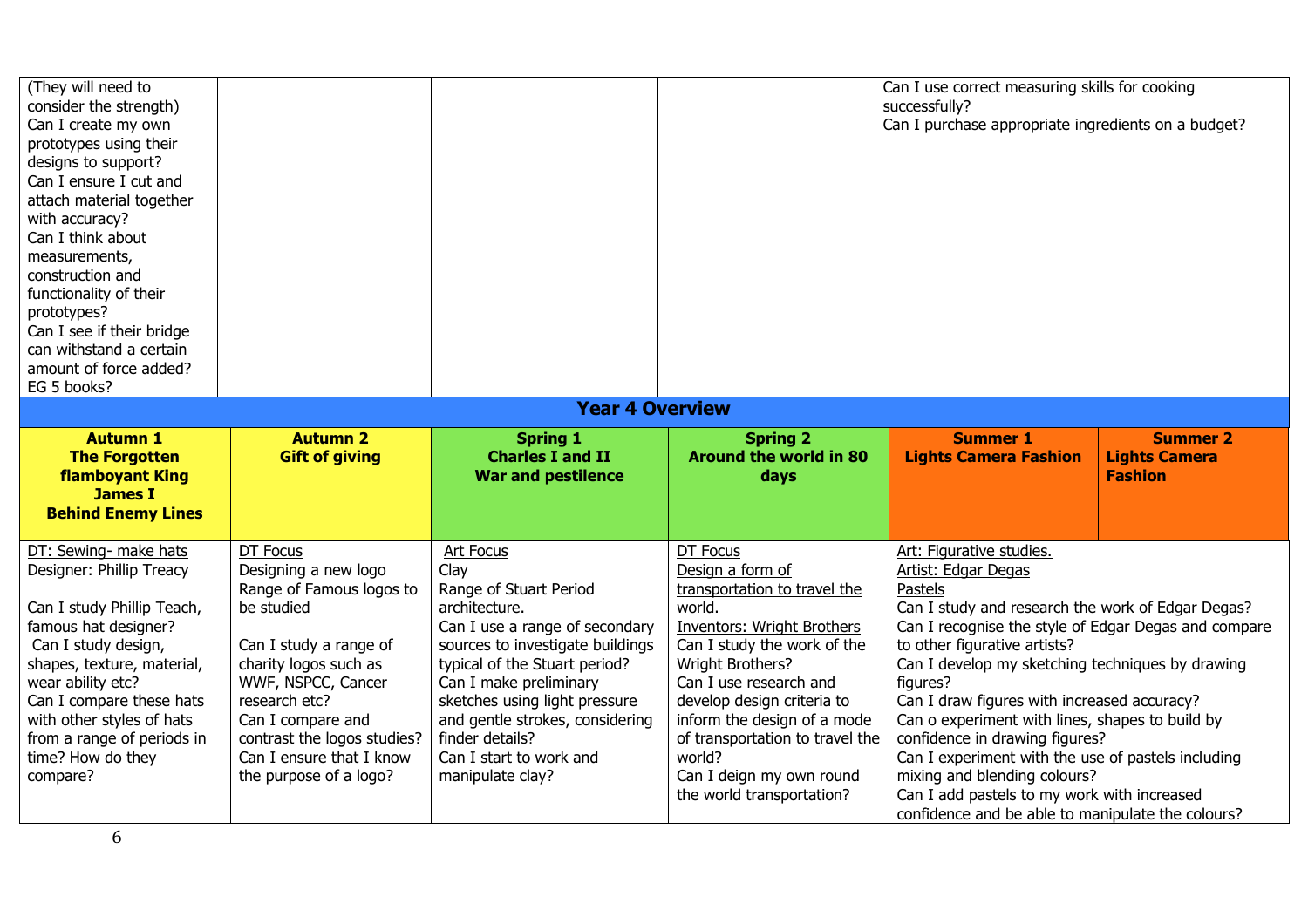| Can I study the style of hats  | Can I develop my own        | Can I use correct materials to  | Can I draw cross sections    | DT Focus                                               |                           |
|--------------------------------|-----------------------------|---------------------------------|------------------------------|--------------------------------------------------------|---------------------------|
| in the Stuart period and       | logos for my charity that I | cut, shape and mould clay to    | and exploded diagrams to     | Textiles - upcycling a garment                         |                           |
| compare to Philip Treacy?      | am studying?                | create a Stuart building?       | show my designs?             | Range of fashion designers: EG Yves Saint Laurent,     |                           |
| Can I build up a design        | Can I focus on style,       | Can I use images and designs    | Can I begin to build my own  | Vivienne Westwood, Coco Chanel                         |                           |
| portfolio of hat styles from   | design, shape, and colours  | to ensure my building matches   | prototypes of my invention?  |                                                        |                           |
| the Stuart period              | which needs to be built up  | the Stuart style architecture?  | Can I use a wide range of    | Can I investigate and analyse designs and designers in |                           |
| particularly ones worn by      | as a 'journey' in my art    | Can I evaluate my clay building | tools and equipment to build | history?                                               |                           |
| James I?                       | books?                      | and think of ways to improve?   | my prototype?                | Can I use my sketchbook to draw, review and revisit    |                           |
| Can I be given an              | Can I develop this further  |                                 | Can I use construction       | ideas?                                                 |                           |
| opportunity to practice        | on a computer software      |                                 | material with confidence?    | Can I create a design which will change an item of     |                           |
| sewing skills? Can I work on   | such as word or Paint?      |                                 | Can I evaluate my ideas and  | clothing?                                              |                           |
| scraps of fabric and           |                             |                                 | products against my own      | Can I embellish my piece of clothing?                  |                           |
| material and develop my        |                             |                                 | design criteria and consider | Can I measure and cut material with accuracy?          |                           |
| skills in sewing pieces of     |                             |                                 | the views of others to       | Can I use sewing skills successfully?                  |                           |
| materials together using a     |                             |                                 | improve my work?             | Can I recognise and use ethical decision making?       |                           |
| range of different stitching   |                             |                                 |                              | Can I be part of planning and staging a fashion show?  |                           |
| techniques?                    |                             |                                 |                              |                                                        |                           |
| Can I design my own Stuart     |                             |                                 |                              |                                                        |                           |
| style hat using ideas that I   |                             |                                 |                              |                                                        |                           |
| have collected?                |                             |                                 |                              |                                                        |                           |
| Can I use felt (this is the    |                             |                                 |                              |                                                        |                           |
| easiest material as it is firm |                             |                                 |                              |                                                        |                           |
| and will keep shape) to        |                             |                                 |                              |                                                        |                           |
| create my own hat?             |                             |                                 |                              |                                                        |                           |
| Can I create hat templates     |                             |                                 |                              |                                                        |                           |
| and cut using accurate         |                             |                                 |                              |                                                        |                           |
| cutting?                       |                             |                                 |                              |                                                        |                           |
| Can I sew hats together        |                             |                                 |                              |                                                        |                           |
| using skills practiced earlier |                             |                                 |                              |                                                        |                           |
| in topic?                      |                             |                                 |                              |                                                        |                           |
| Can I evaluate my design?      |                             |                                 |                              |                                                        |                           |
|                                |                             | <b>Year 5 Overview</b>          |                              |                                                        |                           |
| <b>Autumn 1</b>                | <b>Autumn 2</b>             | <b>Spring 1</b>                 | <b>Spring 2</b>              | <b>Summer 1</b>                                        | <b>Summer 2</b>           |
| <b>Queen Elizabeth I &amp;</b> | <b>Wonders of the world</b> | <b>Ecotricity</b>               | <b>Ecotricity</b>            | <b>Whats on the Menu</b>                               | <b>Romans- the Empire</b> |
| <b>Tudor Exploration</b>       | <b>Mayan Project</b>        |                                 |                              | <b>DT</b>                                              | <b>Strikes back</b>       |
| <b>Sails, Seas and Scurvy</b>  |                             |                                 |                              |                                                        | <b>Art-sewing</b>         |
| Art Focus                      | DT                          | <b>Art Focus</b>                | DT Focus                     |                                                        |                           |
| Drawing & painting             |                             |                                 | Engineer: Charles F Bush     | DT Focus-                                              |                           |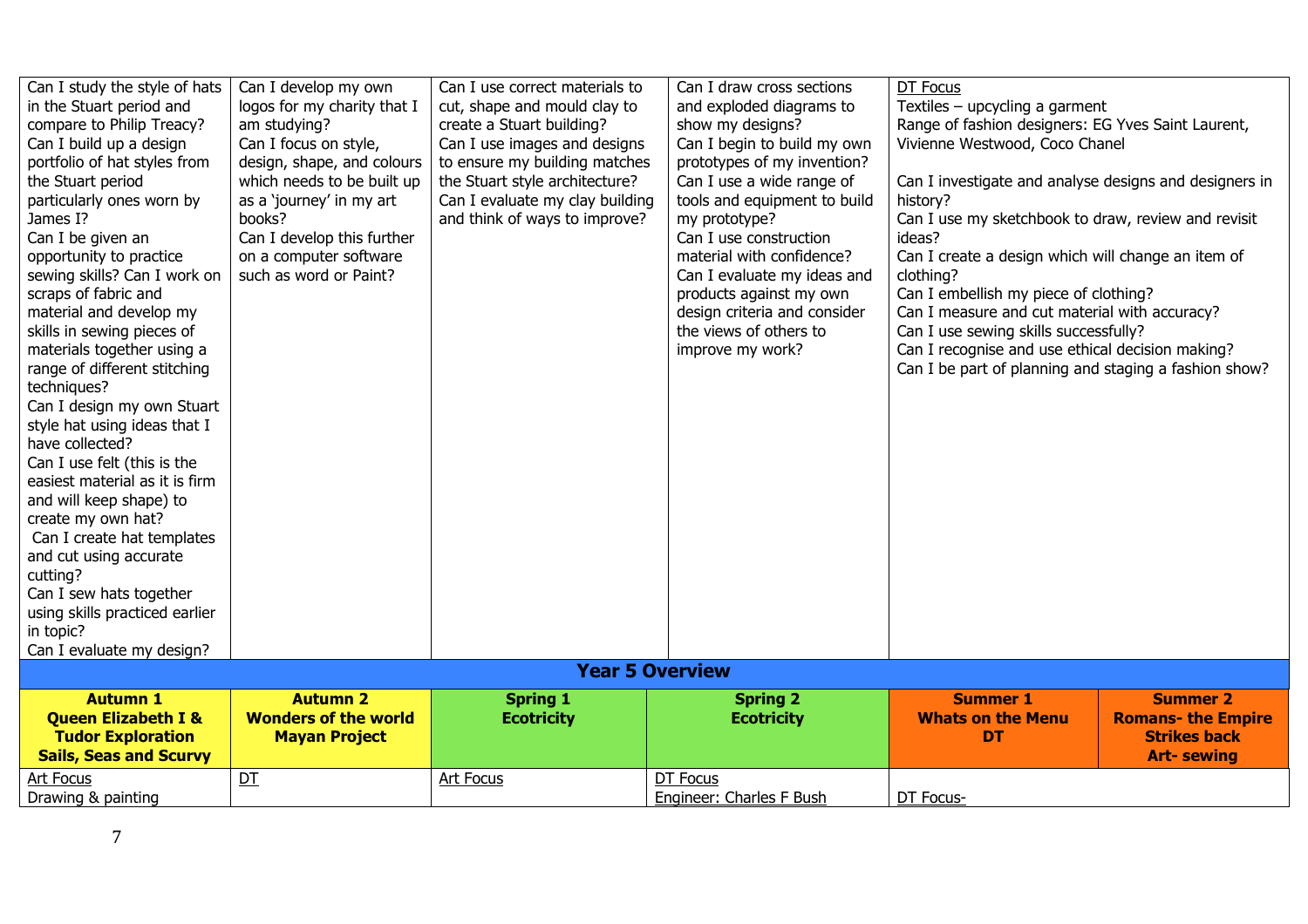| Artist: Levina Teerline       | Design a new Wonder:         | Painting & mixed media:     | Design and make a wind turbine   | Food technology, recipe planning. Preparing a meal on   |
|-------------------------------|------------------------------|-----------------------------|----------------------------------|---------------------------------------------------------|
|                               | Architect: Antoni Gaudi      | Natural studies: sculpture  | Can I research a range of wind   | a budget using locally sources produce.                 |
| Can I study the artwork       |                              | Artist: Andy Goldsworthy    | turbines and how they are        | Can I understand the principles of a healthy and varied |
| from Levina Teeline?          | Can I study a range of       | Can I study the work of     | constructed?                     | diet?                                                   |
| Can I compare and contrast    | Architecture from around     | Andy Goldsworthy?           | Can I study the work of Charles  | Can I look at a range of local menus and design a meal  |
| work from the Tudor period    | the world such as the        | Can I research how Natural  | F Bush?                          | using local produce.                                    |
| to now? How does it differ?   | work from Gaudi?             | materials can be used to    | Can I select from and use a      | Can I make several simple dishes?                       |
| Can I focus on how the        | Can I explore a range of     | create natural sculptures   | wider range of tools and         | Can I create invitations for parents and community      |
| artist has developed the      | architecture and build up    | and patterns?               | equipment to perform practical   | members to come and sample the meals?                   |
| figures, in particular the    | a mood board of my           | Can I design a natural wind | tasks [for example, cutting,     | Can I prepare and cook a variety of dishes using a      |
| colours used and the style    | research findings?           | chime sculpture?            | shaping, joining and finishing], | range of cooking techniques?                            |
| of the art for this period in | Can I focus on design and    | Can I use my designs to     | accurately?                      | Can I plan, prepare, cook and serve food to the wider   |
| time?                         | key features as well as      | collect suitable natural    | Can I select from and use a      | school community?                                       |
| Ca I talk about how the       | practicality/functions of    | resources to build my       | wider range of materials and     | Can I evaluate my ideas and dishes against the original |
| artist tended to exaggerate   | the designs?                 | Natural wind chime?         | components, including            | brief and consider the views of others to improve their |
| beauty of the figure?         | Can I develop my own         | Can I create my natural     | construction materials, textiles | work?                                                   |
| Can I develop my self -       | design for my Wonder of      | wind chime sculpture using  | and ingredients, according to    |                                                         |
| portrait skills by studying   | the World?                   | my natural materials?       | their functional properties and  | Art- Sewing. Create and design a Roman Toga.            |
| the artist work to develop    | Can I consider the           |                             | aesthetic qualities?             |                                                         |
| their own ideas?              | purpose of the design and    |                             | Can I make the wind turbine      | Can I research Roman togas and their designs?           |
| Can I use proportion of       | where it will be in the      |                             | according to the designs and     | Can I design my own Roman Toga using ideas from my      |
| figures and how to split up   | world?                       |                             | adaptations proposed?            | research?                                               |
| the body to ensure that the   | Can I begin to create a      |                             | Can I evaluate my ideas and      | Can I choose from a range of stitching techniques?      |
| size and shapes are           | model of their wonder        |                             | product against my design        | Can I sew a piece of material using embellishments and  |
| accurate?                     | using construction card?     |                             | criteria and consider the views  | attachments?                                            |
| (you tube is good for         | Can I practice cutting       |                             | of others to improve the         | Can I combine previously learned techniques to create   |
| examples)                     | skills and have measured     |                             | product?                         | pieces?                                                 |
| Can I practice using          | the model accurately?        |                             |                                  | can use a range of visual elements to reflect the       |
| sketching skills and relevant | Can I stick the model        |                             |                                  | purpose of the work?                                    |
| pressure on their pencils?    | together/joining skills with |                             |                                  |                                                         |
| This could be a               | precision and accuracy?      |                             |                                  |                                                         |
| developmental lesson on its   | (this may be a standalone    |                             |                                  |                                                         |
| own.                          | lesson if required)          |                             |                                  |                                                         |
| Can I use the colours used    | Can I produce a scaled       |                             |                                  |                                                         |
| in the Tudor period for       | model of my Wonder of        |                             |                                  |                                                         |
| painting and develop my       | the World design through     |                             |                                  |                                                         |
| own colour palette?           | use of construction card     |                             |                                  |                                                         |
|                               | and cutting and joining      |                             |                                  |                                                         |
|                               | techniques?                  |                             |                                  |                                                         |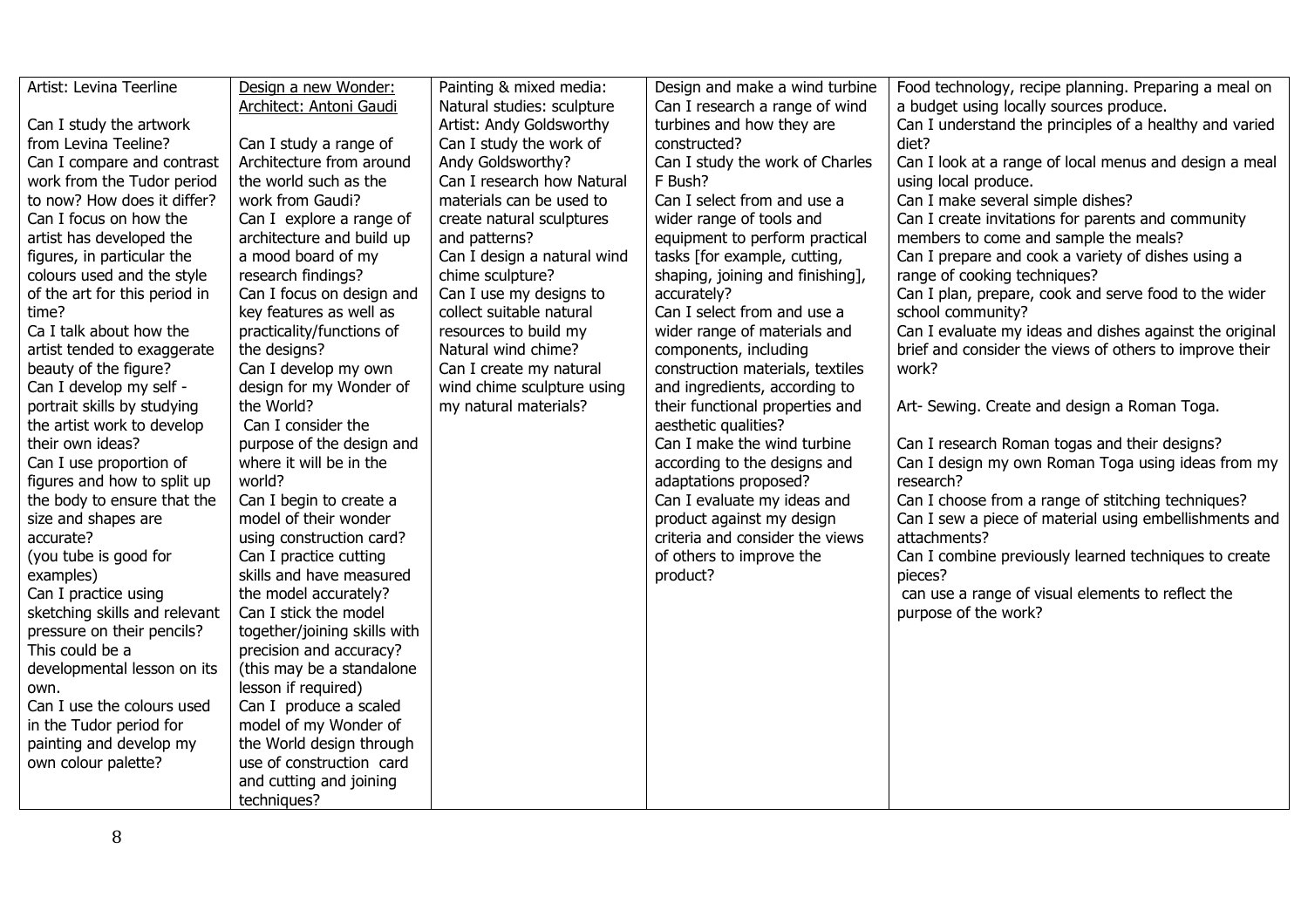| Can I use patterns and<br>textures that were used at<br>this time?<br>Can I produce my own<br>Tudor portrait based on                                                                                                                                                                                                                                                                                                                                                                                                                                                                                                             | Can I evaluate my<br>wonder of the world and<br>compare designs?                                                                                                                                                                                                                                                                                                                                                                                                                                                                                                                                                                             |                                                                                                                                                                                                                                                                                                                                                                                                                                                                                                                                                             |                                                                                                                                                                                                                                                                                                                                                                                                                                                                                                       |                                                                                                                                                                                                                                                                                                                                                                                                                                                                                       |                                                                                                                                                                                                                                                                                                                                                                                                                                                                                                                                                                                                                                                                                         |
|-----------------------------------------------------------------------------------------------------------------------------------------------------------------------------------------------------------------------------------------------------------------------------------------------------------------------------------------------------------------------------------------------------------------------------------------------------------------------------------------------------------------------------------------------------------------------------------------------------------------------------------|----------------------------------------------------------------------------------------------------------------------------------------------------------------------------------------------------------------------------------------------------------------------------------------------------------------------------------------------------------------------------------------------------------------------------------------------------------------------------------------------------------------------------------------------------------------------------------------------------------------------------------------------|-------------------------------------------------------------------------------------------------------------------------------------------------------------------------------------------------------------------------------------------------------------------------------------------------------------------------------------------------------------------------------------------------------------------------------------------------------------------------------------------------------------------------------------------------------------|-------------------------------------------------------------------------------------------------------------------------------------------------------------------------------------------------------------------------------------------------------------------------------------------------------------------------------------------------------------------------------------------------------------------------------------------------------------------------------------------------------|---------------------------------------------------------------------------------------------------------------------------------------------------------------------------------------------------------------------------------------------------------------------------------------------------------------------------------------------------------------------------------------------------------------------------------------------------------------------------------------|-----------------------------------------------------------------------------------------------------------------------------------------------------------------------------------------------------------------------------------------------------------------------------------------------------------------------------------------------------------------------------------------------------------------------------------------------------------------------------------------------------------------------------------------------------------------------------------------------------------------------------------------------------------------------------------------|
| Queen Elizabeth?                                                                                                                                                                                                                                                                                                                                                                                                                                                                                                                                                                                                                  |                                                                                                                                                                                                                                                                                                                                                                                                                                                                                                                                                                                                                                              |                                                                                                                                                                                                                                                                                                                                                                                                                                                                                                                                                             | <b>Year 6 Overview</b>                                                                                                                                                                                                                                                                                                                                                                                                                                                                                |                                                                                                                                                                                                                                                                                                                                                                                                                                                                                       |                                                                                                                                                                                                                                                                                                                                                                                                                                                                                                                                                                                                                                                                                         |
| <b>Autumn 1</b>                                                                                                                                                                                                                                                                                                                                                                                                                                                                                                                                                                                                                   | <b>Autumn 2</b>                                                                                                                                                                                                                                                                                                                                                                                                                                                                                                                                                                                                                              | <b>Spring 1</b>                                                                                                                                                                                                                                                                                                                                                                                                                                                                                                                                             | <b>Spring 2</b>                                                                                                                                                                                                                                                                                                                                                                                                                                                                                       | <b>Summer 1</b>                                                                                                                                                                                                                                                                                                                                                                                                                                                                       | <b>Summer 2</b>                                                                                                                                                                                                                                                                                                                                                                                                                                                                                                                                                                                                                                                                         |
| <b>Law and Disorder</b>                                                                                                                                                                                                                                                                                                                                                                                                                                                                                                                                                                                                           | <b>The Apprentice</b>                                                                                                                                                                                                                                                                                                                                                                                                                                                                                                                                                                                                                        | <b>GlobalCitizen@work</b>                                                                                                                                                                                                                                                                                                                                                                                                                                                                                                                                   | <b>Global Citizen@work</b>                                                                                                                                                                                                                                                                                                                                                                                                                                                                            | <b>Pharaohs, Pyramids</b><br>and Prehistoric<br><b>periods</b><br>$(30,000 - 327BC)$                                                                                                                                                                                                                                                                                                                                                                                                  | <b>Wacky races</b>                                                                                                                                                                                                                                                                                                                                                                                                                                                                                                                                                                                                                                                                      |
| ART graffiti art/ computer<br>Artist: Banksy.<br>Can I study work from<br>Bansky?<br>Can I research Banksy and<br>compare to other graffiti<br>artists?<br>Can I recognise the main<br>features of Graffiti art? EG<br>free hand, spray can<br>techniques, stencils, one<br>line, quick, colourful,<br>impact.<br>Can I use IPad photo<br>software (free on Ipad eg<br>enlight or graffiti me are<br>good apps to use) or<br>another photo editing App?<br>(most are free)<br>Can I take photos of<br>images reflecting the<br>Vikings, and use the photo<br>editing software to enhance<br>and develop/ manipulate<br>the image? | DT Focus<br>Design a logo for a new<br>App.<br>Apple Apps<br>Can I study a range of APPs<br>and their logos? Can I look<br>at well known APPs and<br>discuss why they can be<br>recognised? Can I highlight<br>how colours have been<br>used as well as simplicity of<br>the design?<br>Can I create a mood board<br>of their research into App<br>designs?<br>Can I develop their own<br>APP design for their<br>product?<br>Can I create their APP in<br>their sketchbooks building<br>up their designs and<br>features over a period of<br>time?<br>Can I produce a colour<br>palette of colours they wish<br>to use for their APP taking | DT Focus<br>Planting & growing seeds<br>Research<br>Can I understand<br>seasonality and know<br>where and how a variety<br>of ingredients are grown?<br>Can I understand how<br>plants, shrubs and trees<br>help the world?<br>Can I generate, develop<br>and communicate ideas<br>through discussion?<br>Can I calculate costs and<br>work out how much each<br>plant will be sold for,<br>taking into account;<br>compost, seeds and plant<br>pot costs?<br>Can I organise a plant sale<br>where plants can be<br>bought and sold at a<br>coffee morning? | <b>Art Focus</b><br>Collage<br>Artist: Ben Giles<br>Can I talk about the work of<br>collage artist Ben Giles?<br>Can I use my sketch book to<br>record their observations and<br>use them to review and revisit<br>ideas?<br>Can I use the internet to search<br>for images to use in my work<br>and make a small mock-up?<br>Can I focus particularly on using<br>text to convey Global Impact<br>meaning?<br>Can I design and develop my<br>final collage piece, adding to it<br>over several weeks | Art Focus<br>Surface decoration<br>Use a range of Egyptian<br>Designs<br>Can I design a new<br>chariot using images<br>from history/Eqypt?<br>Can I evaluate my ideas<br>against my own design<br>criteria and consider the<br>views of others to<br>improve their work?<br>Can I use research as<br>stimulus for my designs?<br>Can I create a sketch of<br>my designs using<br>relevant pencil tone and<br>pressure?<br>Can I develop pattern<br>relating to the Egyptian<br>times? | DT Focus<br>Design and make small<br>scale go-karts<br>Engineers: Formula 1 and<br>Bentley<br>Can I use research and<br>develop design criteria to<br>inform kart design?<br>Can I generate, model and<br>communicate ideas through<br>discussion, annotated<br>sketches, cross-sectional<br>and explored diagrams?<br>Can I design a go-kart<br>suitable for the needs of the<br>users based on feedback<br>from the survey?<br>Can I select from and use a<br>wider range of tools and<br>equipment to perform<br>practical tasks accurately?<br>Can I evaluate my ideas<br>and products against the<br>design criteria and consider<br>the views of others to<br>improve their work? |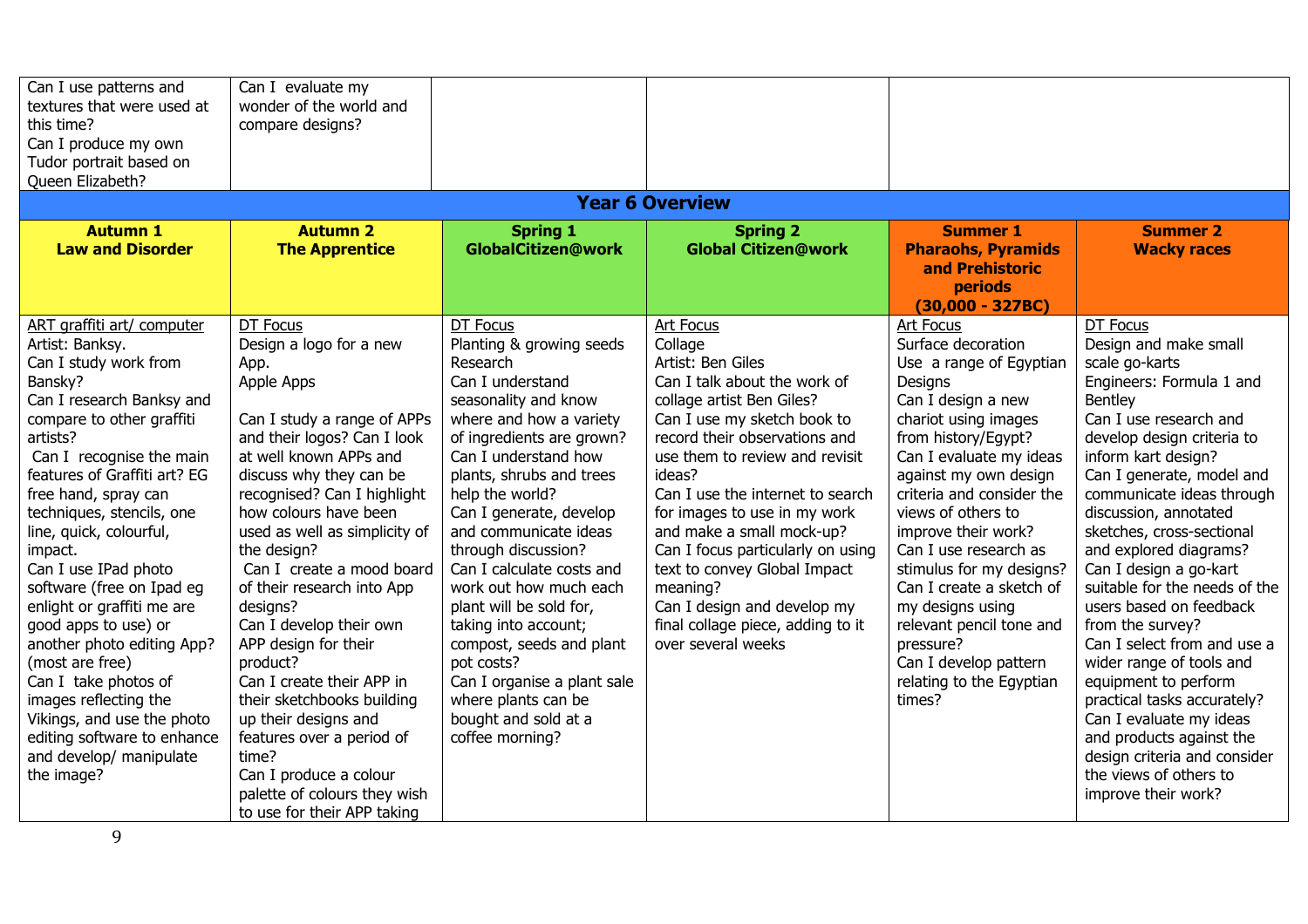| Can I draw or trace outlines | into account colours used    |  | Can I evaluate effectiveness |
|------------------------------|------------------------------|--|------------------------------|
| of Viking images onto card   | on well-known APPs           |  | of the go-kart?              |
| to create stencils?          | already?                     |  |                              |
| Can I increase the           | Can I transfer my design     |  |                              |
| complexity and detail of my  | onto the Computer using      |  |                              |
| work by looking at Banksy's  | Word, PowerPoint or paint    |  |                              |
| artwork?                     | as the software of choice?   |  |                              |
| Can I recreate flicking and  | Can I evaluate my work,      |  |                              |
| safe spraying with water     | focusing on the design and   |  |                              |
| based paints onto paper?     | style as well as simplicity? |  |                              |
|                              |                              |  |                              |
|                              |                              |  |                              |
|                              |                              |  |                              |

### Vocabulary to be taught across year groups

| <b>Abstract</b>         | <b>Blendin</b><br>g   | Clay                       | <b>Create</b>            | <b>Easel</b>          | <b>Hatchin</b><br>g | marker                 | Oil<br>paint           | <b>Palette</b>         | <b>Photo</b>      | <b>Printin</b><br>g            | <b>Shade</b>          | <b>Tone</b>            |
|-------------------------|-----------------------|----------------------------|--------------------------|-----------------------|---------------------|------------------------|------------------------|------------------------|-------------------|--------------------------------|-----------------------|------------------------|
| <b>Acrylic</b><br>paint | <b>Brightn</b><br>ess | <b>Collage</b>             | <b>Critique</b>          | <b>Exhibit</b><br>ion | Hue                 | <b>Masterpi</b><br>ece | Old<br>mast<br>er      | <b>Alette</b><br>knife | Photogra<br>pher  | Proport<br>ion                 | <b>Sketch</b>         | <b>Tools</b>           |
| <b>Architec</b><br>ture | <b>Brush</b>          | <b>Colour</b>              | <b>Crosshatc</b><br>hing | Form                  | Illustrat<br>ion    | <b>Media</b>           | <b>Paint</b>           | <b>Paper</b>           | <b>Portrait</b>   | <b>Ruler</b>                   | <b>Sketchb</b><br>ook | <b>Watercol</b><br>our |
| Art<br>gallery          | <b>Canvas</b>         | <b>Coloured</b><br>pencils | <b>Decorate</b>          | <b>Frame</b>          | Image               | <b>Medium</b>          | <b>Paint</b><br>brush  | <b>Pastel</b>          | <b>Poster</b>     | <b>Sculpt</b>                  | <b>Stencil</b>        | <b>Texture</b>         |
| <b>Artist</b>           | Cerami<br><b>CS</b>   | <b>Colour</b><br>wheel     | <b>Design</b>            | <b>Gallery</b>        | Ink                 | <b>Mixed</b><br>media  | <b>Paint</b><br>er     | Pen                    | <b>Pottery</b>    | <b>Sculpto</b>                 | <b>Still life</b>     | <b>Textile</b><br>arts |
| <b>Artwork</b>          | <b>Chalk</b>          | <b>Composi</b><br>tion     | <b>Draw</b>              | Gouac<br>he           | <b>Kiln</b>         | Mosaic                 | <b>Painti</b><br>ng    | Pencil                 | Primary<br>colour | <b>Sculptu</b><br>re           | <b>Style</b>          |                        |
| <b>Artistic</b>         | charco<br>al          | <b>Contrast</b>            | <b>Drawing</b>           | Graffiti              | <b>Line</b>         | <b>Museum</b>          | <b>Paint</b><br>roller | <b>Perspec</b><br>tive | <b>Print</b>      | <b>Second</b><br>ary<br>colour | <b>Shape</b>          |                        |

## Vocabulary for DT

| $\sqrt{1}$ | desian   | architect | prototype | model       | template  | diagram  | tools | cut        | ioin        | shape     | finish  | stable                |
|------------|----------|-----------|-----------|-------------|-----------|----------|-------|------------|-------------|-----------|---------|-----------------------|
|            | build    | clav      | glaze     | <b>COII</b> | fire      | kilr     | slip  | throw      | Potter's    | mould     | label   | evaluate              |
|            |          |           |           |             |           |          |       |            | wheel       |           |         |                       |
| $\sqrt{2}$ | products | planters  | landscape | evaluate    | materials | recycled | pots  | areenhouse | transparent | construct | explore | <i><b>Improve</b></i> |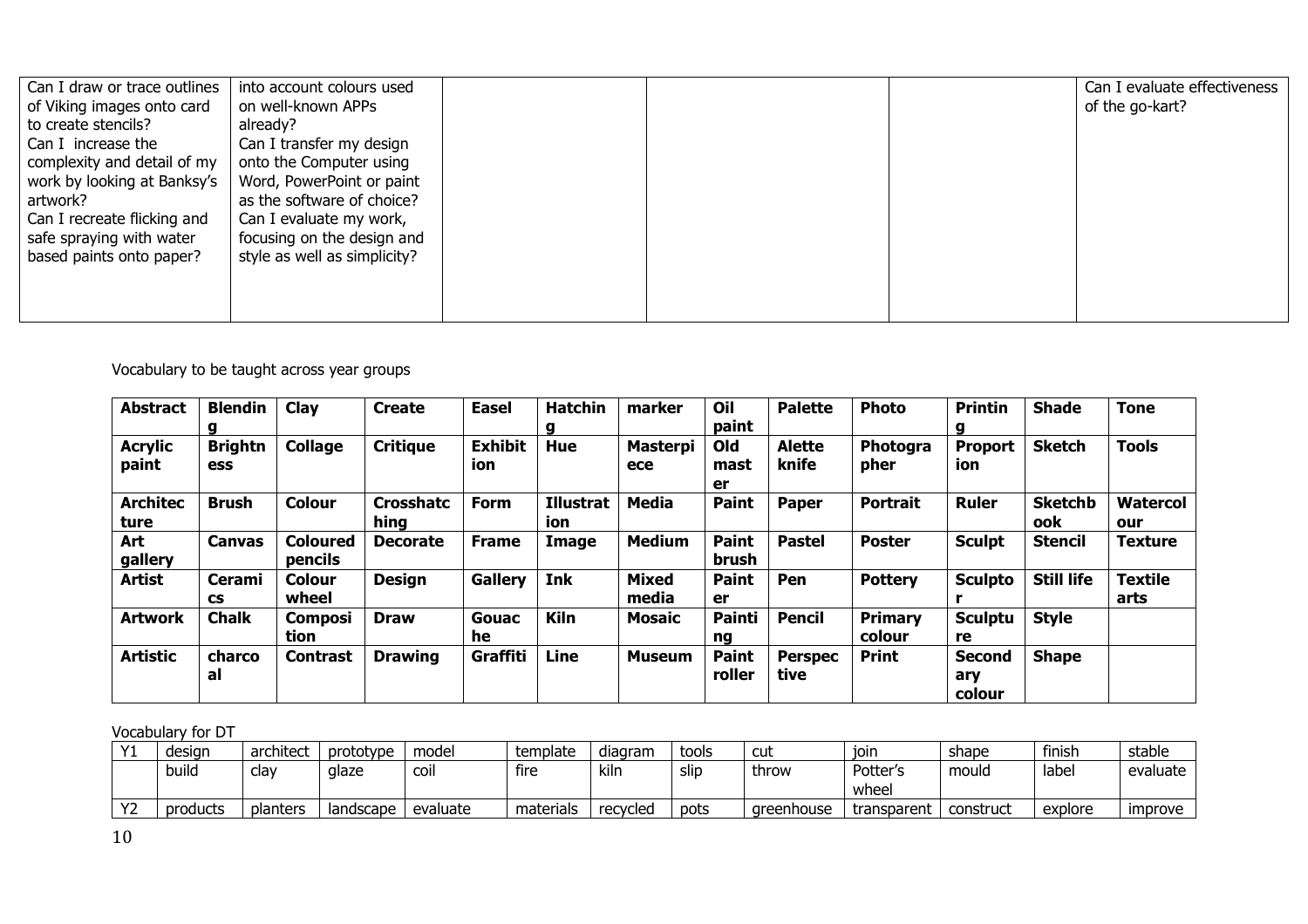|    | structures | stronger | stiffer  | steadier     | annotate  | Plan      | design  | build        | finish   | purpose     |           |         |
|----|------------|----------|----------|--------------|-----------|-----------|---------|--------------|----------|-------------|-----------|---------|
| Y3 | engineer   | bridge   | product  | purpose      | structure | materials | tools   | support      | eco      | sustainable | resources | test    |
|    | logo       | textiles | template | nutrition    | diet      | balanced  | menu    | produce      | Seasonal | processed   | reared    |         |
| Y4 | logo       | Cross-   | Exploded | explanations | prototype | invention | upcycle | construction | textiles | design      | embellish | sew     |
|    |            | sections | diagrams |              |           |           |         |              |          |             |           |         |
|    | hem        | wool     | silk     | cotton       | spool     | thread    | tack    | embroider    | pattern  | aesthetic   |           |         |
| Y5 | architect  | Cross-   | annotate | Exploded     | construct | build     | cut     | measure      | join     | finish      | evaluate  | improve |
|    |            | sections |          | diagrams     |           |           |         |              |          |             |           |         |
|    | turbine    | rotate   | blades   | nutrition    | diet      | balanced  |         | Cooking      | produce  | seasonal    | processed | sourced |
|    |            |          |          |              |           |           |         | techniques   |          |             |           |         |
| Y6 | aesthetic  | app      | logo     | gears        | pulleys   | cams      | cogs    | levers       | wheels   | mechanism   | prototype | scale   |
|    |            | monitor  | control  | circuits     | switches  | bulbs     | buzzers | motors       |          |             |           |         |

#### **Non- Negotiables**

#### **Statutory Requirements**

| Year group | <b>ART</b>                                                                                                                                                                                                                                                                                                                                                                                                                                                                                                                  | DT                                                                                                                                                                                                                                                                                                                                                                                                                                                                                                                                                                                                                                                                                      |
|------------|-----------------------------------------------------------------------------------------------------------------------------------------------------------------------------------------------------------------------------------------------------------------------------------------------------------------------------------------------------------------------------------------------------------------------------------------------------------------------------------------------------------------------------|-----------------------------------------------------------------------------------------------------------------------------------------------------------------------------------------------------------------------------------------------------------------------------------------------------------------------------------------------------------------------------------------------------------------------------------------------------------------------------------------------------------------------------------------------------------------------------------------------------------------------------------------------------------------------------------------|
| <u>KS1</u> | begin to use a range of materials creatively to design and<br>make products<br>to use drawing, painting and sculpture to develop and<br>share their ideas, experiences and imagination<br>to develop a wide range of art and design techniques in<br>using colour, pattern, texture, line, shape, form and space<br>about the work of a range of artists, craft makers and<br>designers, describing the differences and similarities<br>between different practices and disciplines, and making<br>links to their own work. | Through a variety of creative and practical activities, pupils should<br>be taught the knowledge, understanding and skills needed to<br>engage in an iterative process of designing and making. They<br>should work in a range of relevant contexts [for example, the<br>home and school, gardens and playgrounds, the local community,<br>industry and the wider environment<br>Design<br>design purposeful, functional, appealing products for<br>themselves and other users based on design criteria<br>generate, develop, model and communicate their ideas<br>through talking, drawing, templates, mock-ups and,<br>where appropriate, information and communication<br>technology |
|            |                                                                                                                                                                                                                                                                                                                                                                                                                                                                                                                             | Make<br>select from and use a range of tools and equipment to<br>$\bullet$<br>perform practical tasks [for example, cutting, shaping,<br>joining and finishing] $\cdot$ select from and use a wide range                                                                                                                                                                                                                                                                                                                                                                                                                                                                                |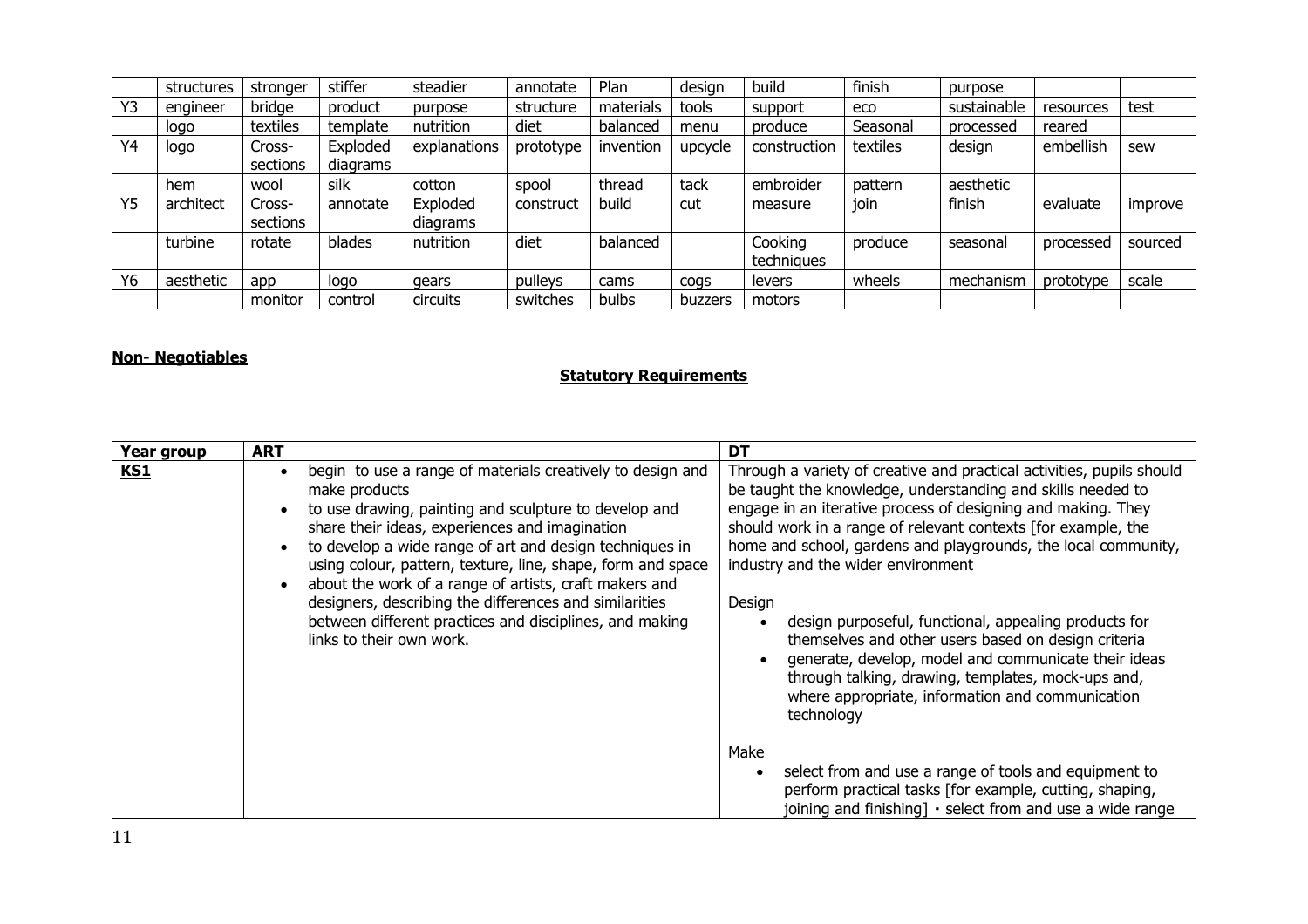|            |                                                                                                                                                                                                                                                                                                                                                                                                                                   | of materials and components, including construction<br>materials, textiles and ingredients, according to their<br>characteristics<br>Evaluate<br>explore and evaluate a range of existing products ·<br>$\bullet$<br>evaluate their ideas and products against design criteria<br>Technical knowledge · build structures, exploring how<br>they can be made stronger, stiffer and more stable ·<br>explore and use mechanisms [for example, levers, sliders,<br>wheels and axles], in their products.<br>Cooking and nutrition<br>As part of their work with food, pupils should be taught how to<br>cook and apply the principles of nutrition and healthy eating.<br>Instilling a love of cooking in pupils will also open a door to one of<br>the great expressions of human creativity. Learning how to cook is<br>a crucial life skill that enables pupils to feed themselves and others<br>affordably and well, now and in later life.<br>Pupils should be taught to:<br>use the basic principles of a healthy and varied diet to<br>$\bullet$<br>prepare dishes understand where food comes from. |
|------------|-----------------------------------------------------------------------------------------------------------------------------------------------------------------------------------------------------------------------------------------------------------------------------------------------------------------------------------------------------------------------------------------------------------------------------------|----------------------------------------------------------------------------------------------------------------------------------------------------------------------------------------------------------------------------------------------------------------------------------------------------------------------------------------------------------------------------------------------------------------------------------------------------------------------------------------------------------------------------------------------------------------------------------------------------------------------------------------------------------------------------------------------------------------------------------------------------------------------------------------------------------------------------------------------------------------------------------------------------------------------------------------------------------------------------------------------------------------------------------------------------------------------------------------------------------|
|            |                                                                                                                                                                                                                                                                                                                                                                                                                                   |                                                                                                                                                                                                                                                                                                                                                                                                                                                                                                                                                                                                                                                                                                                                                                                                                                                                                                                                                                                                                                                                                                          |
| <b>KS2</b> | Pupils should be taught to develop their techniques,<br>including their control and their use of materials, with<br>creativity, experimentation and an increasing awareness<br>of different kinds of art, craft and design. Pupils should<br>be taught:<br>to create sketch books to record their observations and<br>use them to review and revisit ideas<br>to improve their mastery of art and design techniques,<br>$\bullet$ | Through a variety of creative and practical activities, pupils should<br>be taught the knowledge, understanding and skills needed to<br>engage in an iterative process of designing and making. They<br>should work in a range of relevant contexts [for example, the<br>home, school, leisure, culture, enterprise, industry and the wider<br>environment.<br>Design                                                                                                                                                                                                                                                                                                                                                                                                                                                                                                                                                                                                                                                                                                                                    |
|            | including drawing, painting and sculpture with a range of<br>materials (e.g. pencil, charcoal, paint, clay)<br>about great artists, architects and designers in history.                                                                                                                                                                                                                                                          | use research and develop design criteria to inform the<br>$\bullet$<br>design of innovative, functional, appealing products that<br>are fit for purpose, aimed at particular individuals or                                                                                                                                                                                                                                                                                                                                                                                                                                                                                                                                                                                                                                                                                                                                                                                                                                                                                                              |
|            |                                                                                                                                                                                                                                                                                                                                                                                                                                   | groups<br>generate, develop, model and communicate their ideas<br>through discussion, annotated sketches, cross-sectional                                                                                                                                                                                                                                                                                                                                                                                                                                                                                                                                                                                                                                                                                                                                                                                                                                                                                                                                                                                |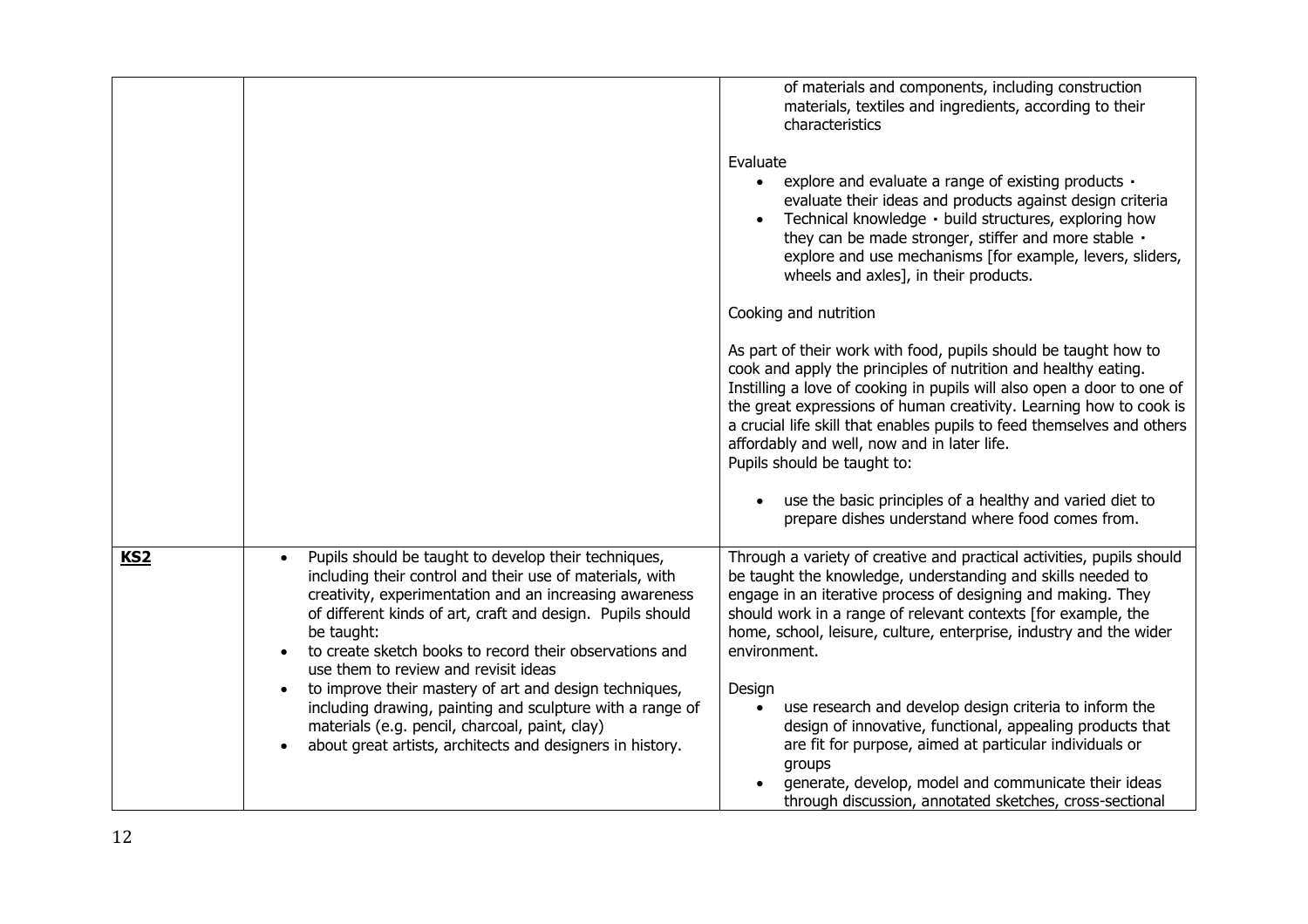|  | and exploded diagrams, prototypes, pattern pieces and<br>computer-aided design                                                                                                                                                                                                                                                                                                                                                                                                               |
|--|----------------------------------------------------------------------------------------------------------------------------------------------------------------------------------------------------------------------------------------------------------------------------------------------------------------------------------------------------------------------------------------------------------------------------------------------------------------------------------------------|
|  |                                                                                                                                                                                                                                                                                                                                                                                                                                                                                              |
|  | Make<br>select from and use a wider range of tools and equipment<br>$\bullet$<br>to perform practical tasks [for example, cutting, shaping,<br>joining and finishing], accurately<br>select from and use a wider range of materials and<br>components, including construction materials, textiles and<br>ingredients, according to their functional properties and<br>aesthetic qualities                                                                                                    |
|  | Evaluate                                                                                                                                                                                                                                                                                                                                                                                                                                                                                     |
|  | investigate and analyse a range of existing products<br>$\bullet$<br>evaluate their ideas and products against their own design<br>criteria and consider the views of others to improve their<br>work<br>understand how key events and individuals in design and<br>technology have helped shape the world                                                                                                                                                                                   |
|  |                                                                                                                                                                                                                                                                                                                                                                                                                                                                                              |
|  | Technical knowledge<br>apply their understanding of how to strengthen, stiffen<br>and reinforce more complex structures<br>understand and use mechanical systems in their products<br>[for example, gears, pulleys, cams, levers and linkages]<br>understand and use electrical systems in their products<br>[for example, series circuits incorporating switches, bulbs,<br>buzzers and motors]<br>apply their understanding of computing to program,<br>monitor and control their products |
|  | Cooking and Nutrition                                                                                                                                                                                                                                                                                                                                                                                                                                                                        |
|  | understand and apply the principles of a healthy and<br>$\bullet$<br>varied diet                                                                                                                                                                                                                                                                                                                                                                                                             |
|  | prepare and cook a variety of predominantly savoury<br>dishes using a range of cooking techniques                                                                                                                                                                                                                                                                                                                                                                                            |